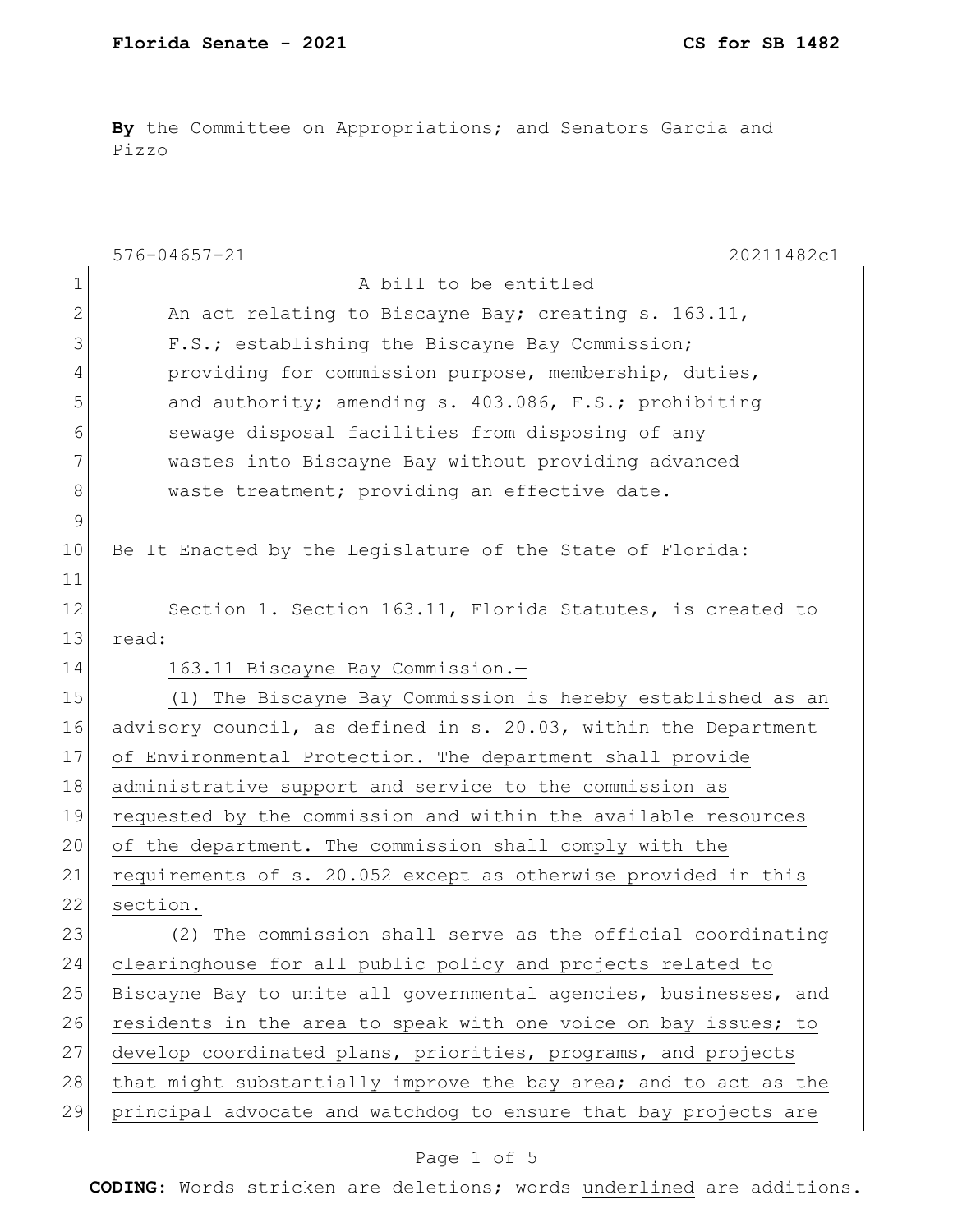|    | 20211482c1<br>$576 - 04657 - 21$                                |
|----|-----------------------------------------------------------------|
| 30 | funded and implemented in a proper and timely manner.           |
| 31 | (3) (a) The Biscayne Bay Commission shall be comprised of       |
| 32 | the following members:                                          |
| 33 | 1. One member appointed by the Governor.                        |
| 34 | 2. Three members of the Miami-Dade Board of County              |
| 35 | Commissioners, appointed by the board.                          |
| 36 | 3. One member of the Miami-Dade County League of Cities who     |
| 37 | resides within the boundaries of a city that borders Biscayne   |
| 38 | Bay, nominated by the league and appointed by the Secretary of  |
| 39 | Environmental Protection. To the extent practicable, the league |
| 40 | must nominate a member from each city that borders Biscayne Bay |
| 41 | on a rotating basis.                                            |
| 42 | 4. One member of the South Florida Water Management             |
| 43 | District Governing Board who resides in Miami-Dade County,      |
| 44 | appointed by the board.                                         |
| 45 | 5. One representative of the Department of Environmental        |
| 46 | Protection, appointed by the Secretary of Environmental         |
| 47 | Protection.                                                     |
| 48 | 6. One representative of the Fish and Wildlife Conservation     |
| 49 | Commission, appointed by the commission.                        |
| 50 | 7. One representative of the Florida Inland Navigation          |
| 51 | District, appointed by the district.                            |
| 52 | (b) Members shall serve for a term of 4 years; however, for     |
| 53 | the purpose of providing staggered terms, the initial           |
| 54 | appointments of representatives of the South Florida Water      |
| 55 | Management District Governing Board, the Department of          |
| 56 | Environmental Protection, the Fish and Wildlife Conservation    |
| 57 | Commission, and the Florida Inland Navigation District shall be |
| 58 | for a term of 2 years. A vacancy shall be filled for the        |

## Page 2 of 5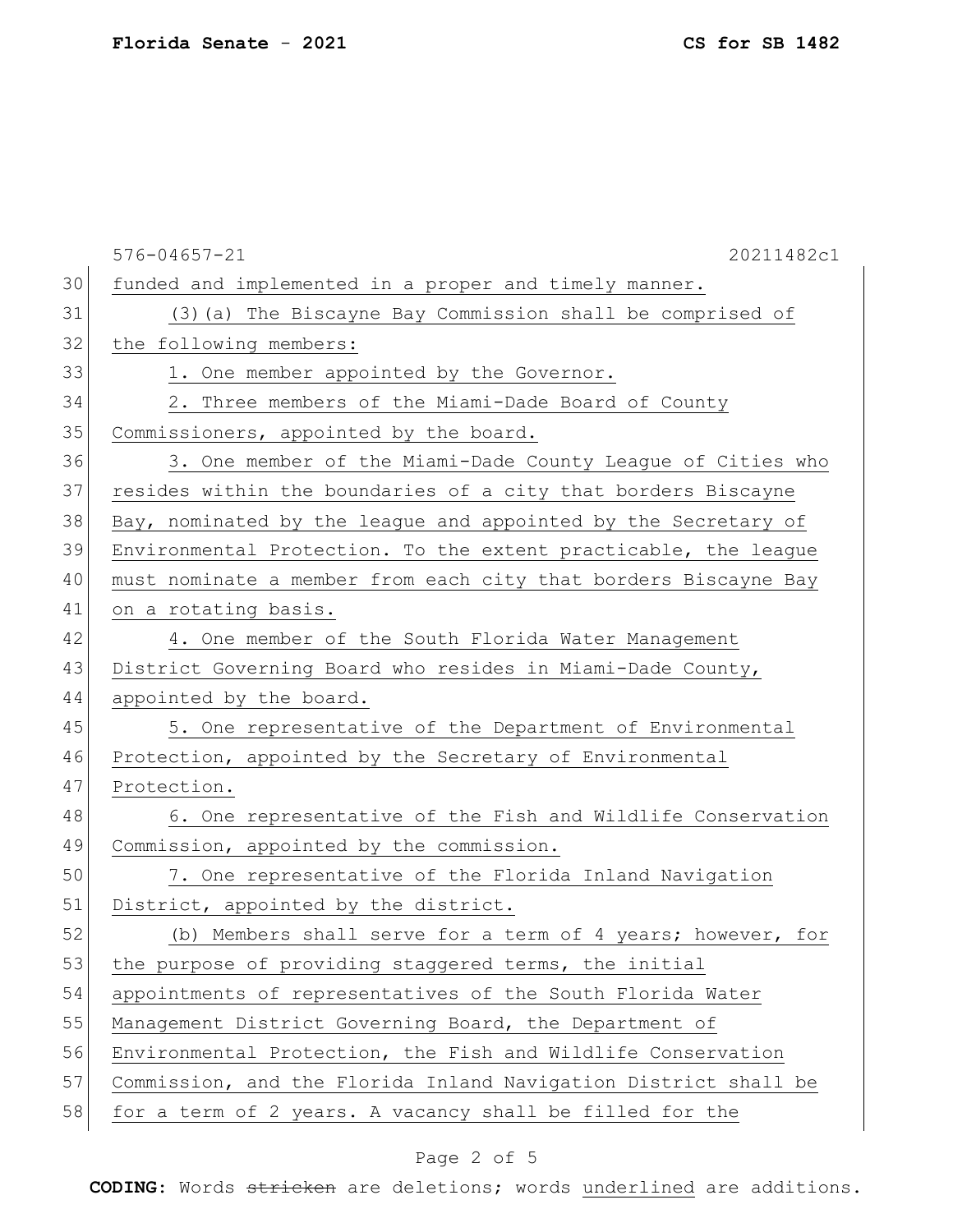|    | $576 - 04657 - 21$<br>20211482c1                                 |
|----|------------------------------------------------------------------|
| 59 | remainder of the unexpired term in the same manner as the        |
| 60 | initial appointment. Notwithstanding s. 20.052, private citizen  |
| 61 | members of the commission are not required to be confirmed by    |
| 62 | the Senate.                                                      |
| 63 | (c) All members shall be voting members.                         |
| 64 | (d) Members of the commission shall serve without                |
| 65 | compensation and are not entitled to reimbursement for per diem  |
| 66 | and travel expenses pursuant to s. 112.061.                      |
| 67 | (4) The commission may meet monthly, but shall meet at           |
| 68 | least quarterly.                                                 |
| 69 | (5) The commission shall:                                        |
| 70 | (a) Consolidate existing plans, programs, and proposals,         |
| 71 | including the recommendations outlined in the June 2020 Biscayne |
| 72 | Bay Task Force report, into a coordinated strategic plan for     |
| 73 | improvement of Biscayne Bay and the surrounding areas,           |
| 74 | addressing environmental, economic, social, recreational, and    |
| 75 | aesthetic issues. The commission shall monitor the progress on   |
| 76 | each element of such plan and shall revise the plan regularly.   |
| 77 | (b) Prepare a consolidated financial plan using the              |
| 78 | projected financial resources available from the different       |
| 79 | jurisdictional agencies. The commission shall monitor the        |
| 80 | progress on each element of such plan and revise the plan        |
| 81 | regularly.                                                       |
| 82 | (c) Provide technical assistance and support as needed to        |
| 83 | help implement each element of the strategic and financial       |
| 84 | plans.                                                           |
| 85 | (d) Work in consultation with the United States Department       |
| 86 | of the Interior.                                                 |
| 87 | (e) Provide a forum for exchange of information.                 |

# Page 3 of 5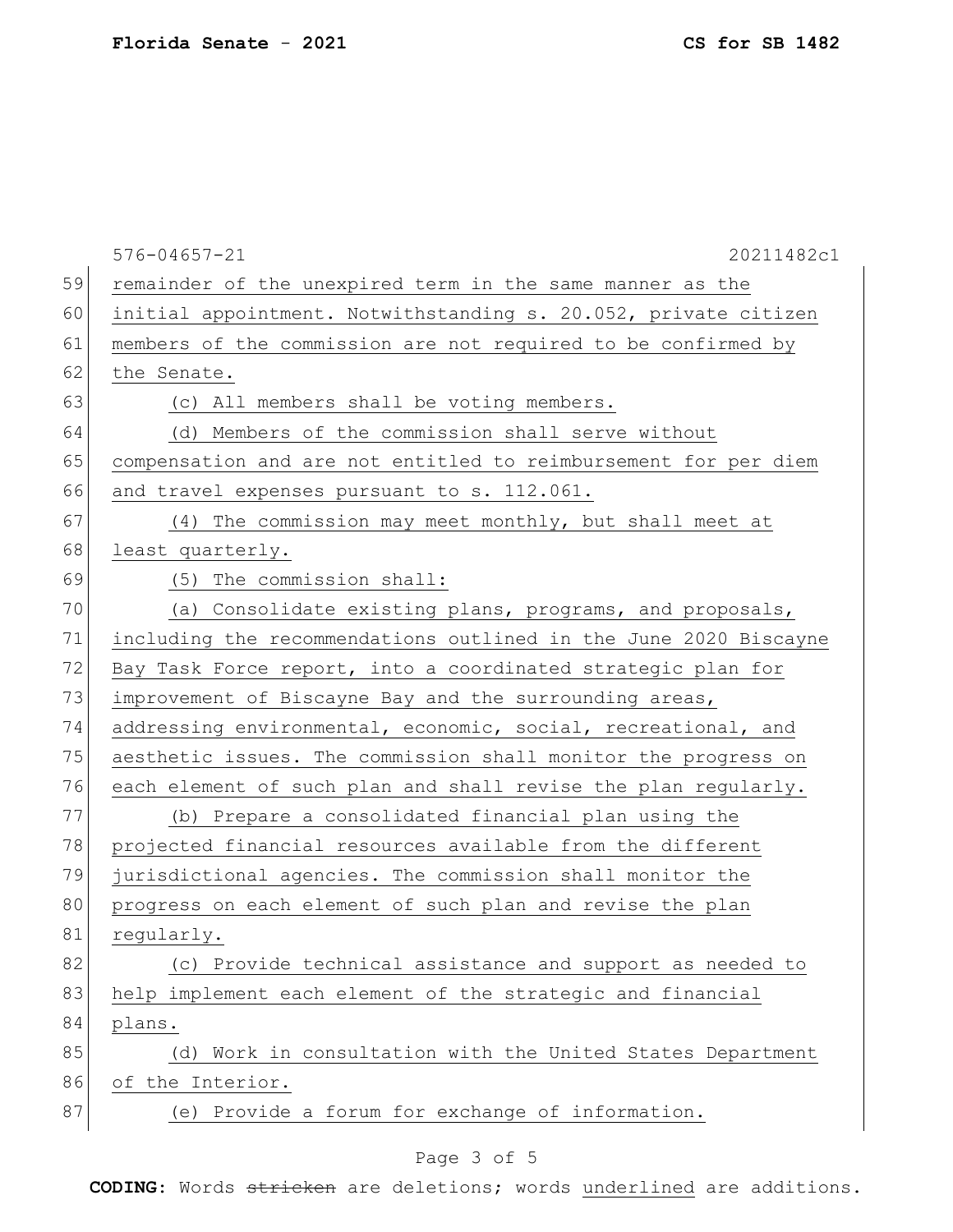|       | $576 - 04657 - 21$<br>20211482c1                                 |
|-------|------------------------------------------------------------------|
| 88    | (f) Act as a clearinghouse for public information.               |
| 89    | (6) The commission may establish subcommittees as necessary      |
| 90    | to carry out its responsibilities.                               |
| 91    | (7) The commission shall submit a semiannual report              |
| 92    | describing the accomplishments of the commission and each member |
| 93    | agency, as well as the status of each pending task, to the Miami |
| 94    | City Commission, the Miami-Dade County Board of County           |
| 95    | Commissioners, the Mayor of Miami, the Mayor of Miami-Dade       |
| 96    | County, the Governor, and the chair of the Miami-Dade County     |
| 97    | Legislative Delegation. The first report shall be submitted by   |
| 98    | January 15, 2022. The report shall also be made available on the |
| 99    | Department of Environmental Protection's website and Miami-Dade  |
| 100   | County's website.                                                |
| 101   | (8) This act does not affect or supersede the regulatory         |
| 102   | authority of any governmental agency or any local government,    |
| 103   | and any responsibilities of any governmental entity relating to  |
| 104   | Biscayne Bay remain with the respective governmental entity.     |
| 105   | Section 2. Paragraph (c) of subsection (1) of section            |
| 106   | 403.086, Florida Statutes, is amended to read:                   |
| 107   | 403.086 Sewage disposal facilities; advanced and secondary       |
| 108   | waste treatment.-                                                |
| 109   | (1)                                                              |
| $110$ | (c) Notwithstanding this chapter or chapter 373, sewage          |
| 111   | disposal facilities may not dispose of any wastes into Old Tampa |
| 112   | Bay, Tampa Bay, Hillsborough Bay, Boca Ciega Bay, St. Joseph     |
| 113   | Sound, Clearwater Bay, Sarasota Bay, Little Sarasota Bay,        |
| 114   | Roberts Bay, Lemon Bay, Charlotte Harbor Bay, Biscayne Bay, or,  |
| 115   | beginning July 1, 2025, Indian River Lagoon, or into any river,  |
| 116   | stream, channel, canal, bay, bayou, sound, or other water        |

## Page 4 of 5